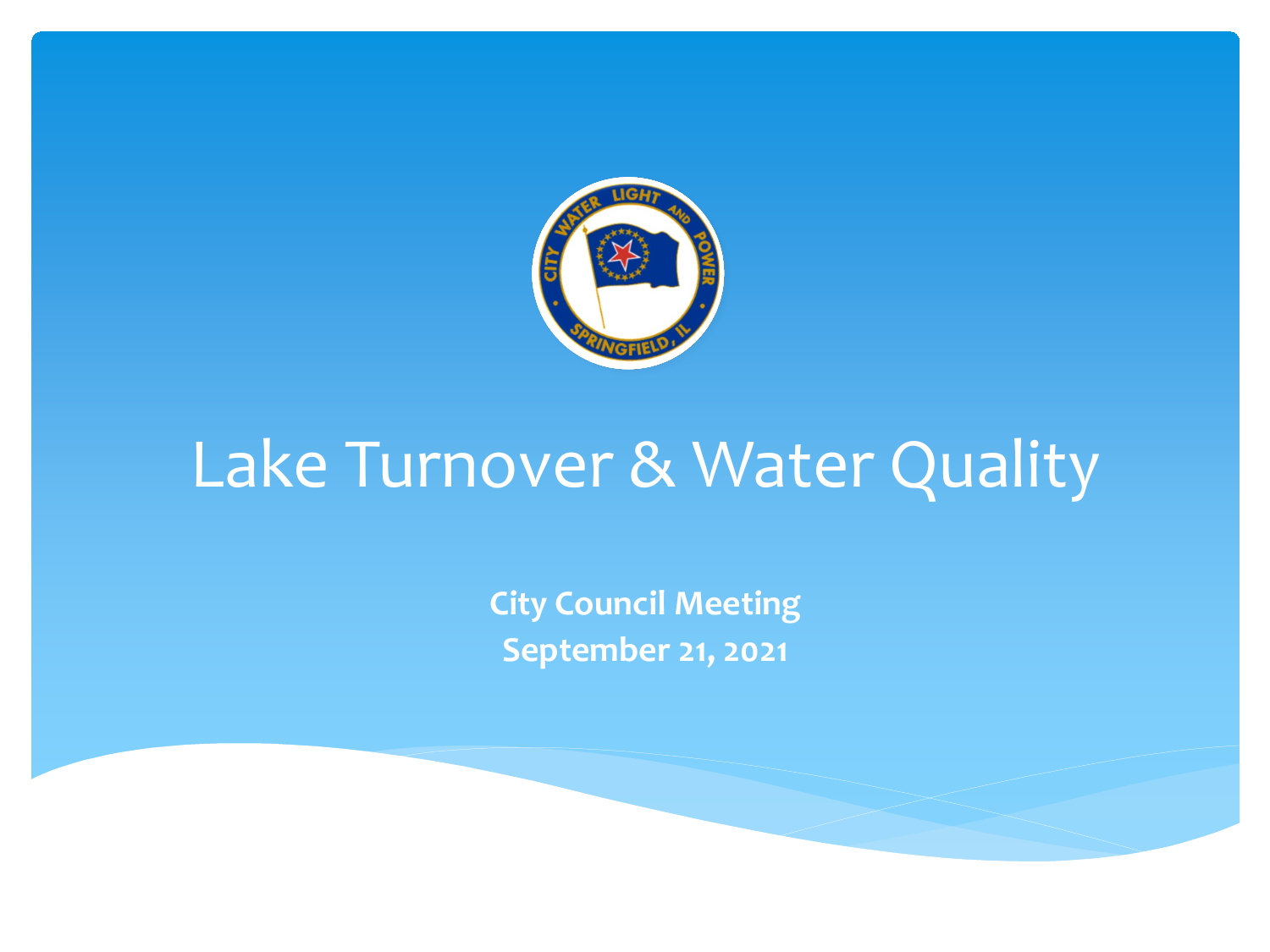## Is the water safe to drink?

#### ∗ Yes

- ∗ Although the water may have an off taste to some, it is safe to drink.
- ∗ Chilling tap water before drinking can reduce taste issue.
- ∗ All laboratory tests show the water meets all water quality guidelines for health standards.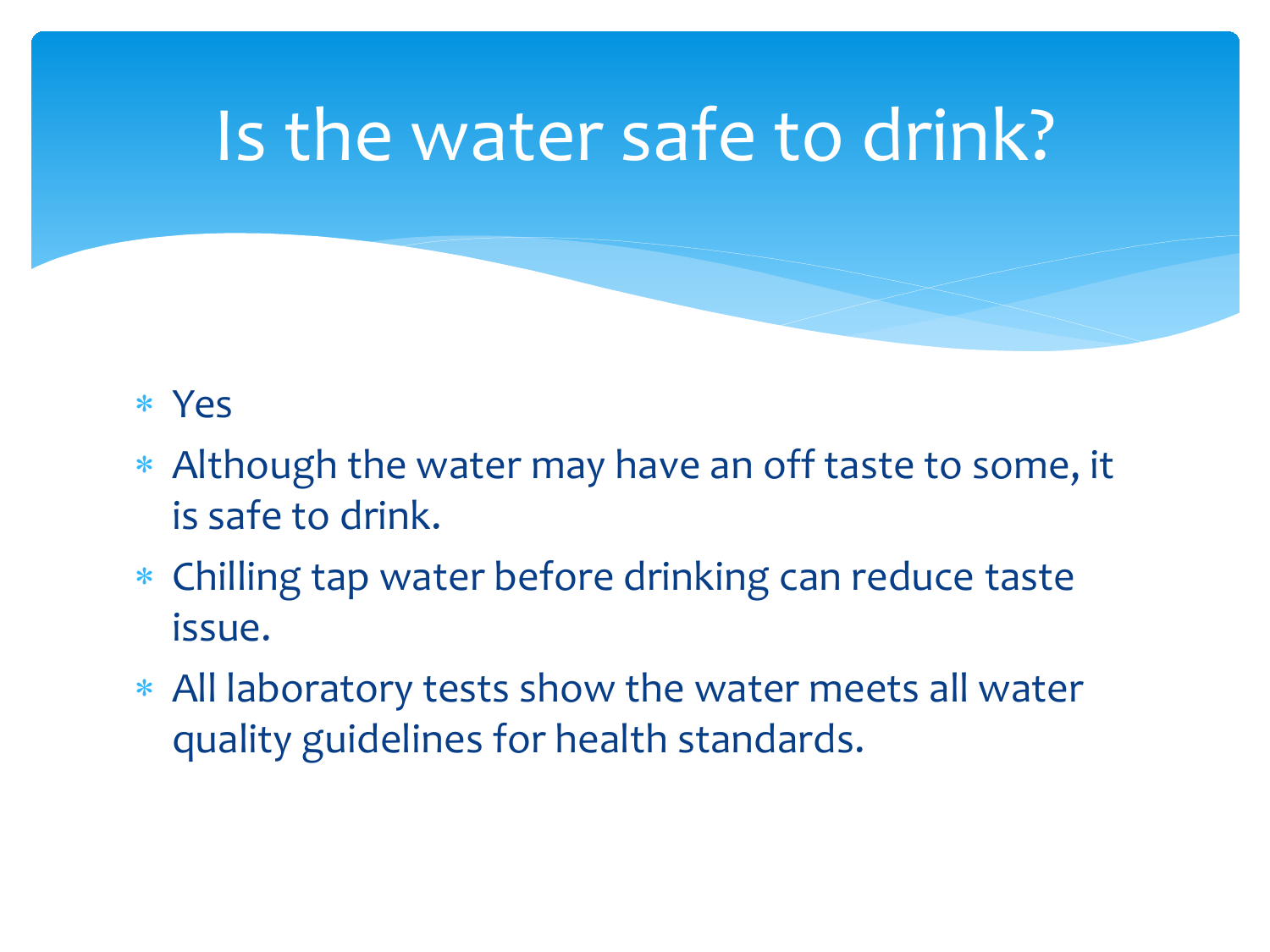## Lake Turnover

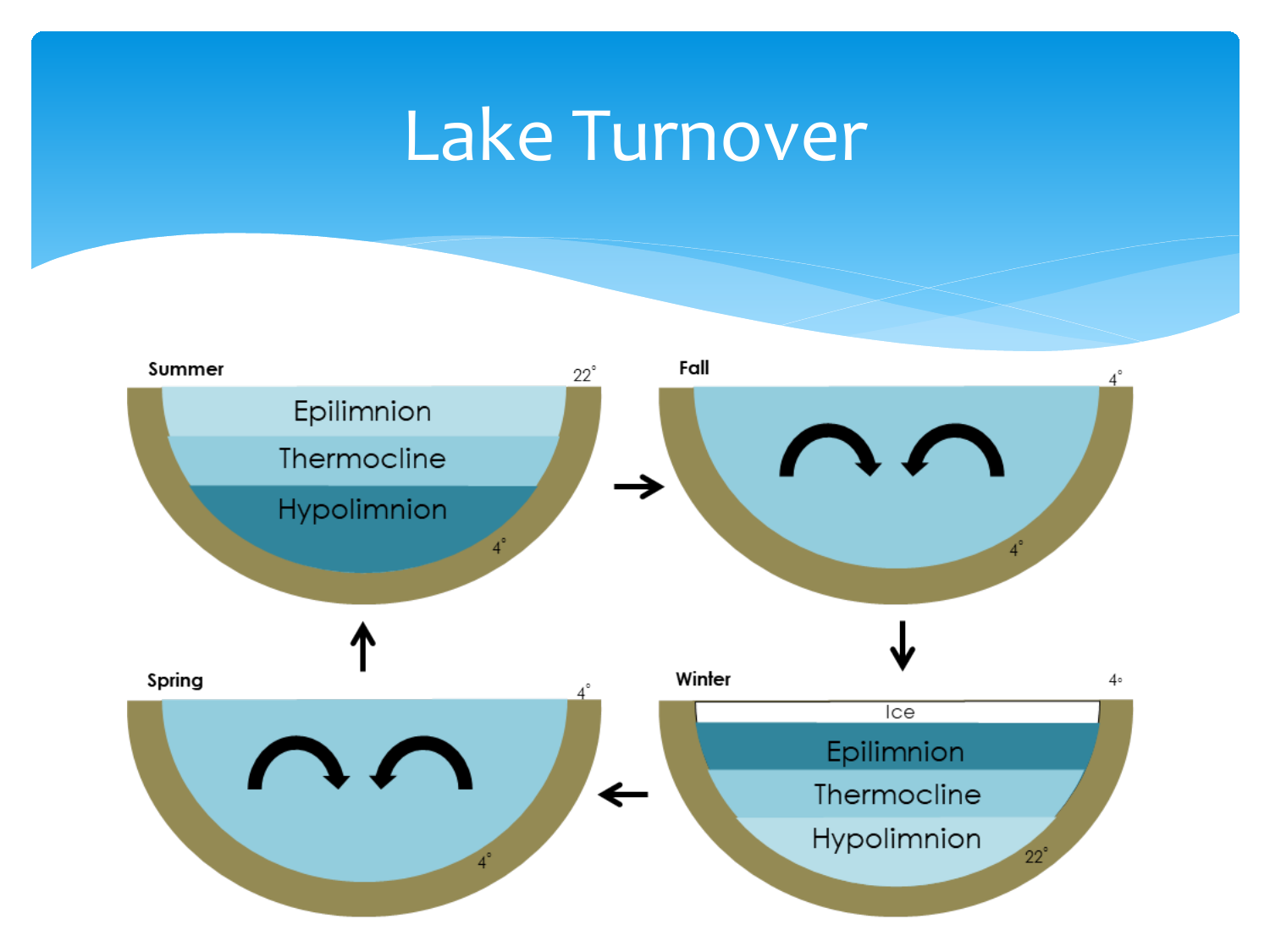## Taste & Odor Problems by Source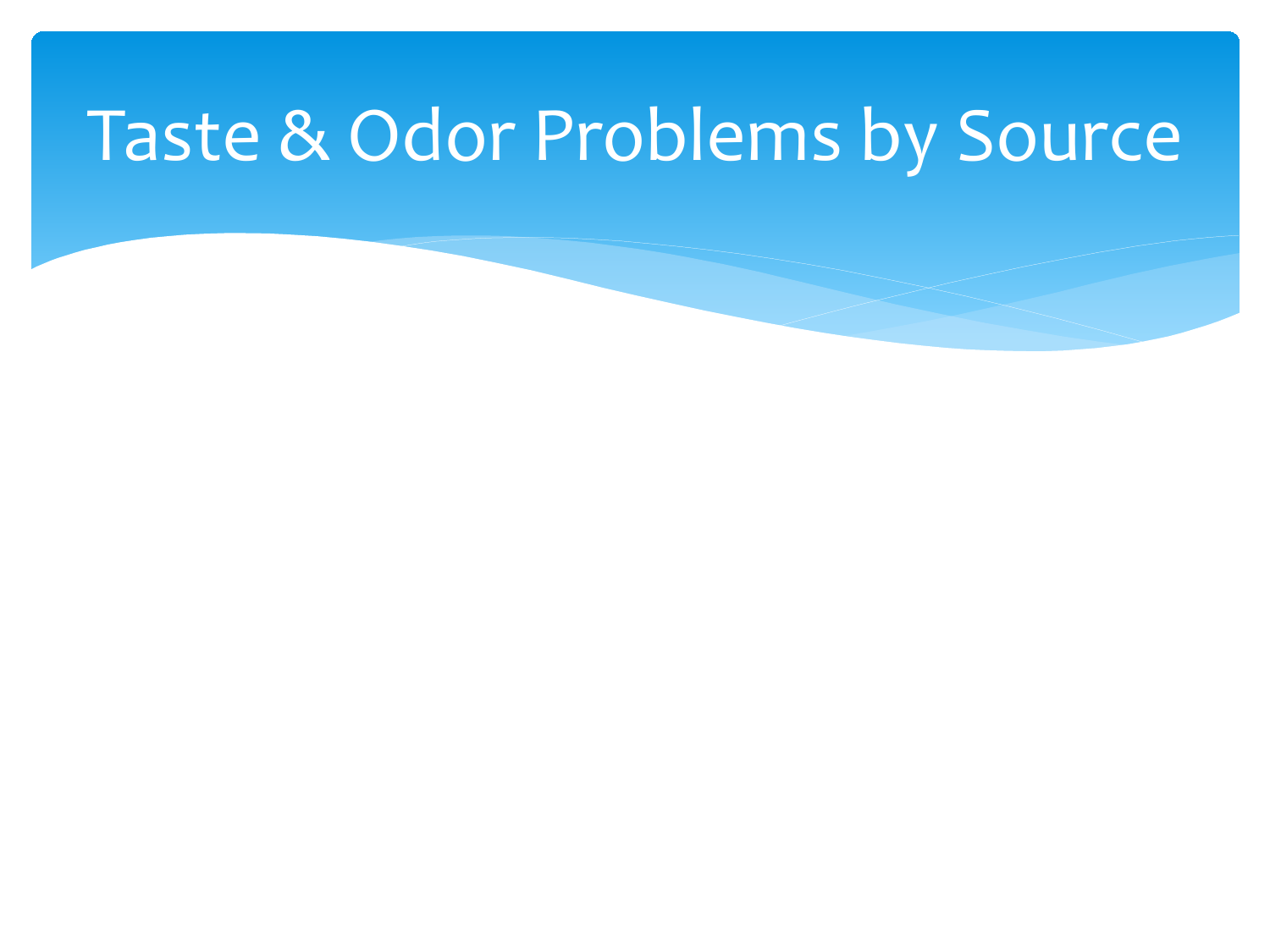### **What is making my water taste bad?**

- ∗ With lake turnover, algal compounds from naturally occurring blue green algae result in a change in the the taste and odor.
	- ∗ Geosmin
	- ∗ Methyl iso-borneol (MIB)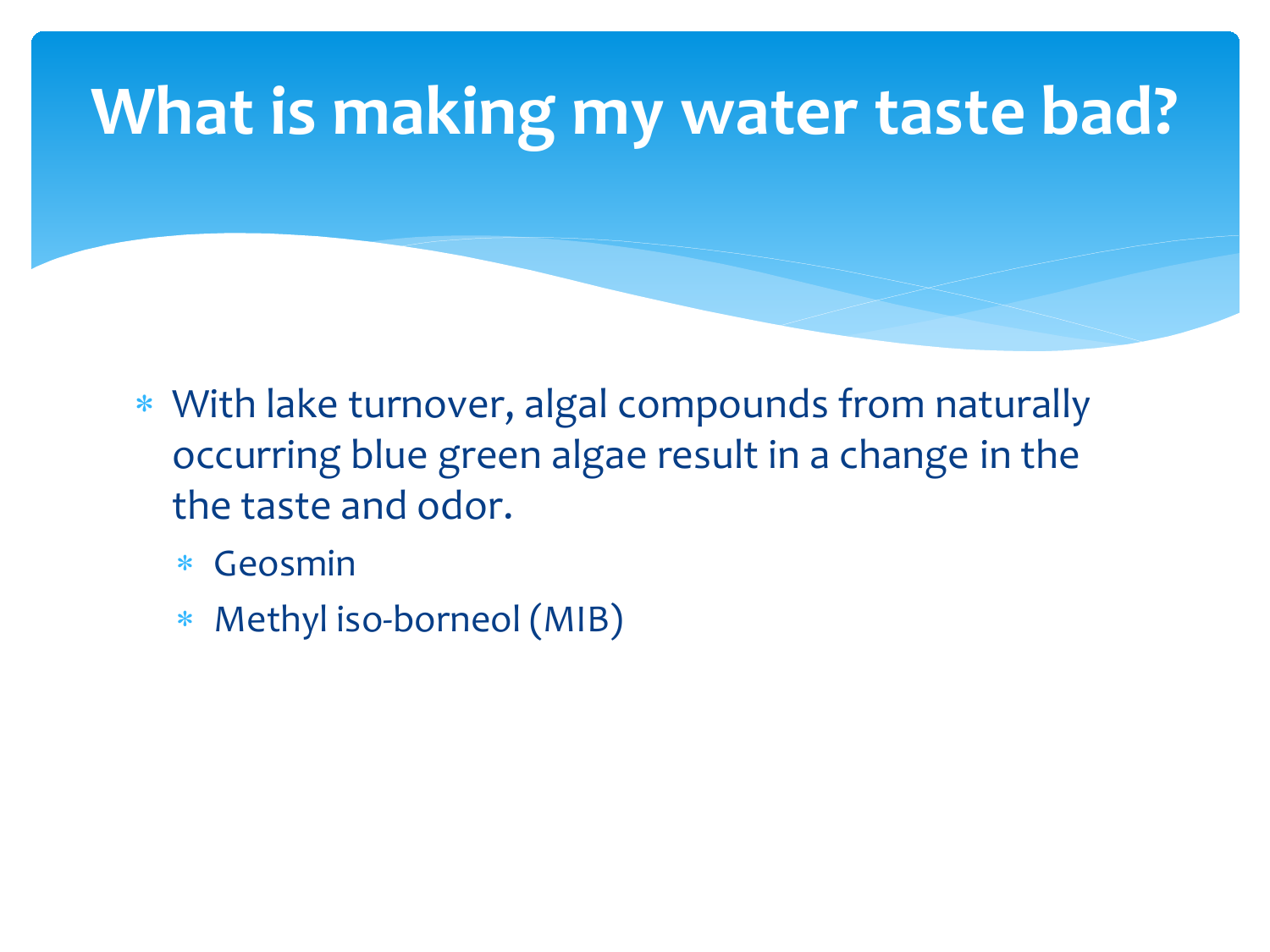## Surface Water Algae Induced Taste & Odor

- ∗ Musty, Dirty, Earthy
- ∗ Qualitatively Identified by Taste & Odor Tests at Plant (Human Threshold – 10 to 30 ng/l)
- ∗ Quantified by Geosmin and MIB (Methylisoborneol)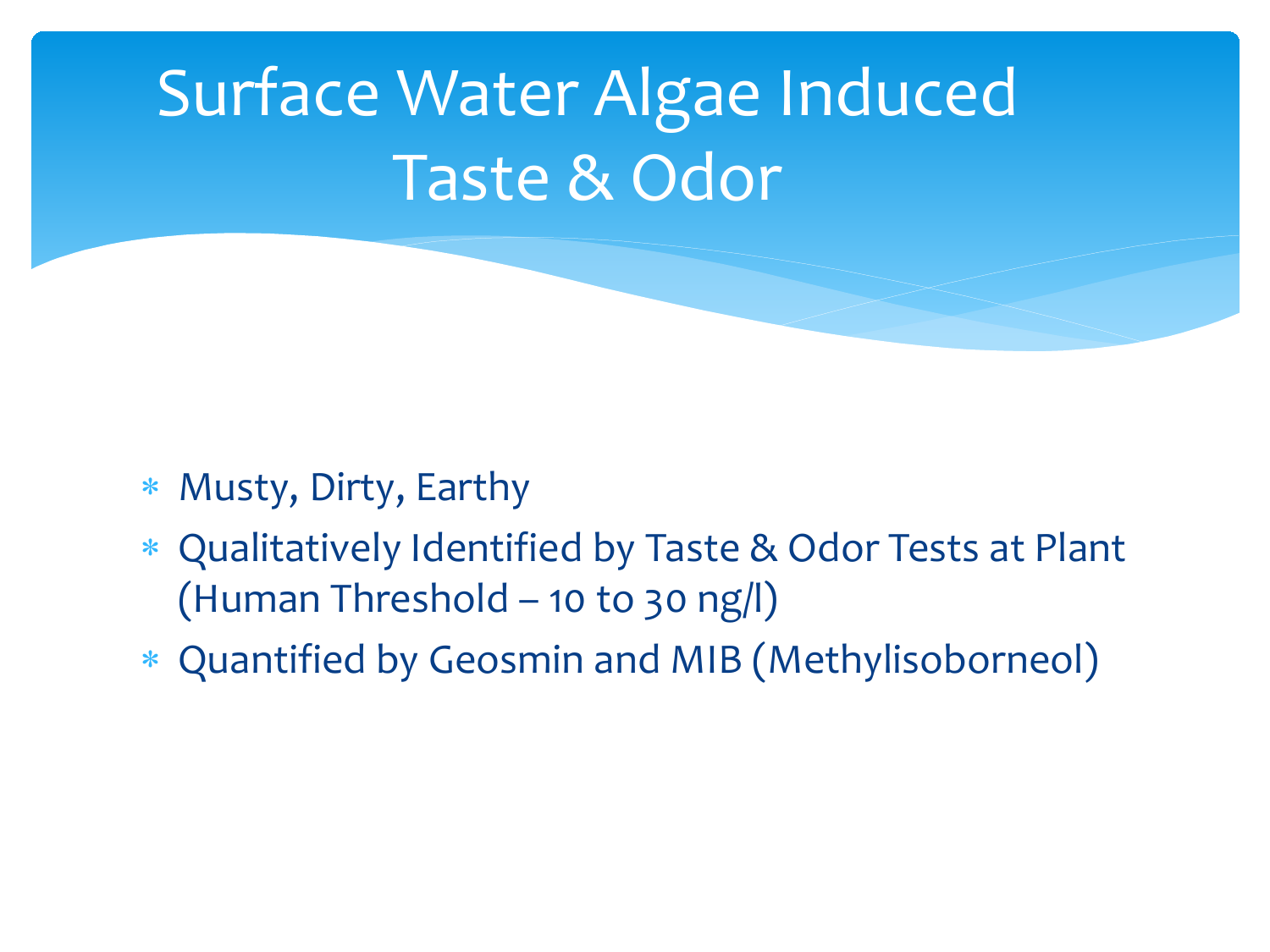## **Why hasn't this happened before?**

- ∗ It has happened before and is normal occurrence for surface water supplies
- ∗ Normally Lake Springfield hasn't seen taste and odor issues to this degree with this high of algal compound levels
- ∗ The water treatment plant normally has the capability to remove most taste and odor causing compounds from the water.
- ∗ Lack of water movement including with nonoperation of Units 31, 32 and 33 in recent months appears to correlate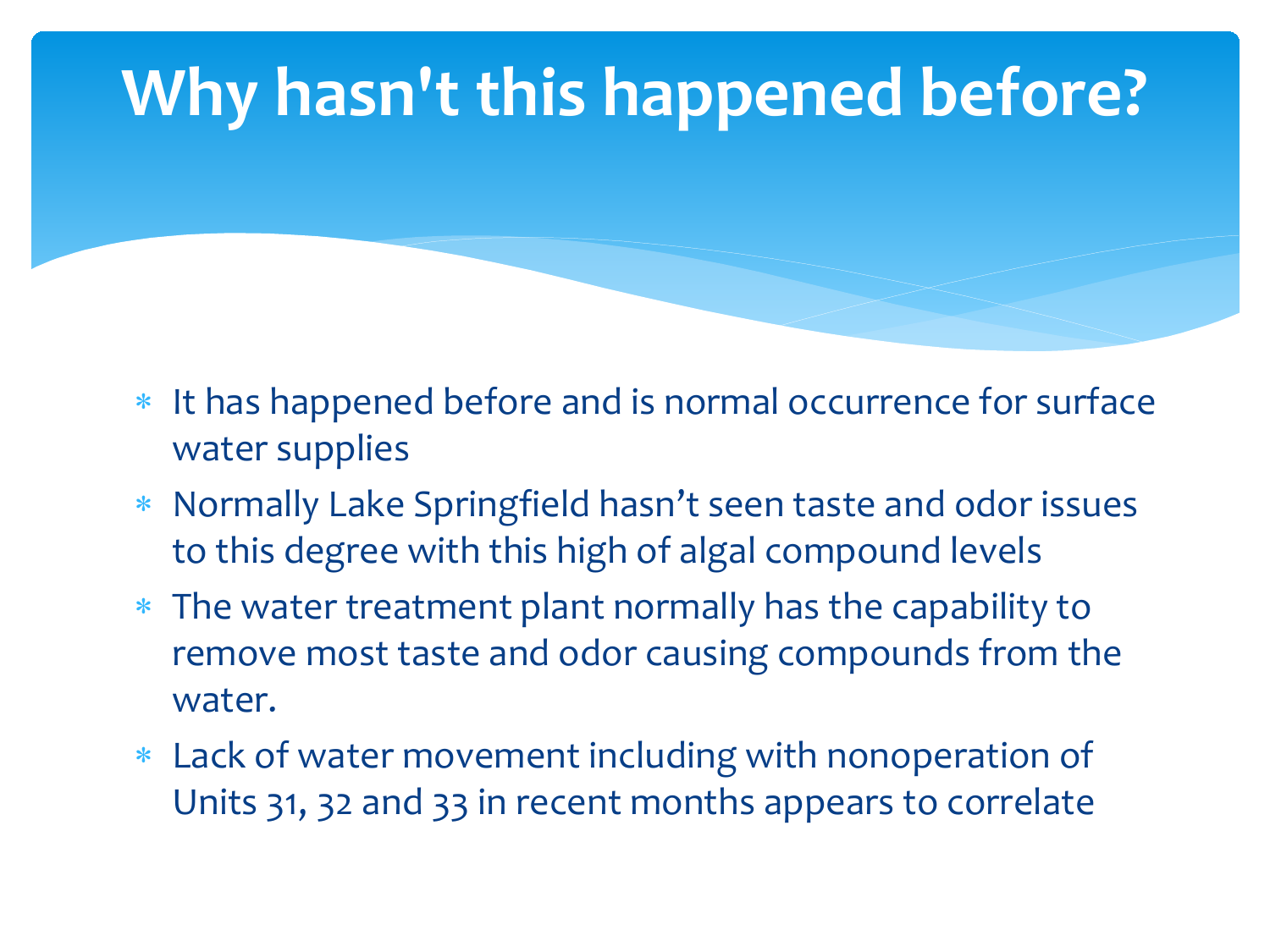# Mitigations

- ∗ Intake Level Adjustment
- ∗ Powder Activated Carbon Feed
- ∗ Plant Washouts
- ∗ Distribution System Flushing
- ∗ Lake Springfield BMPs
- ∗ Lake Aeration & Mixing -Future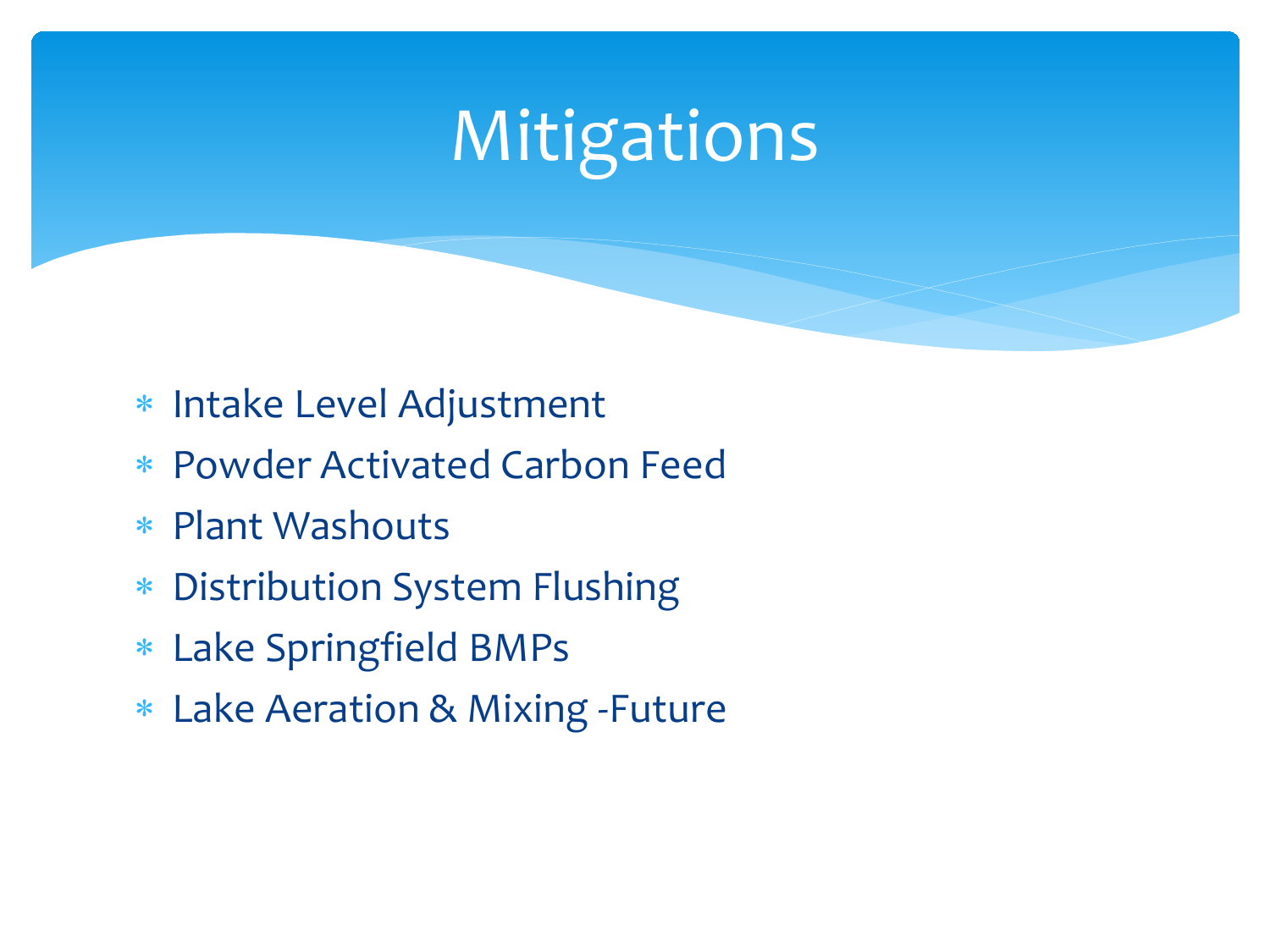## Intake



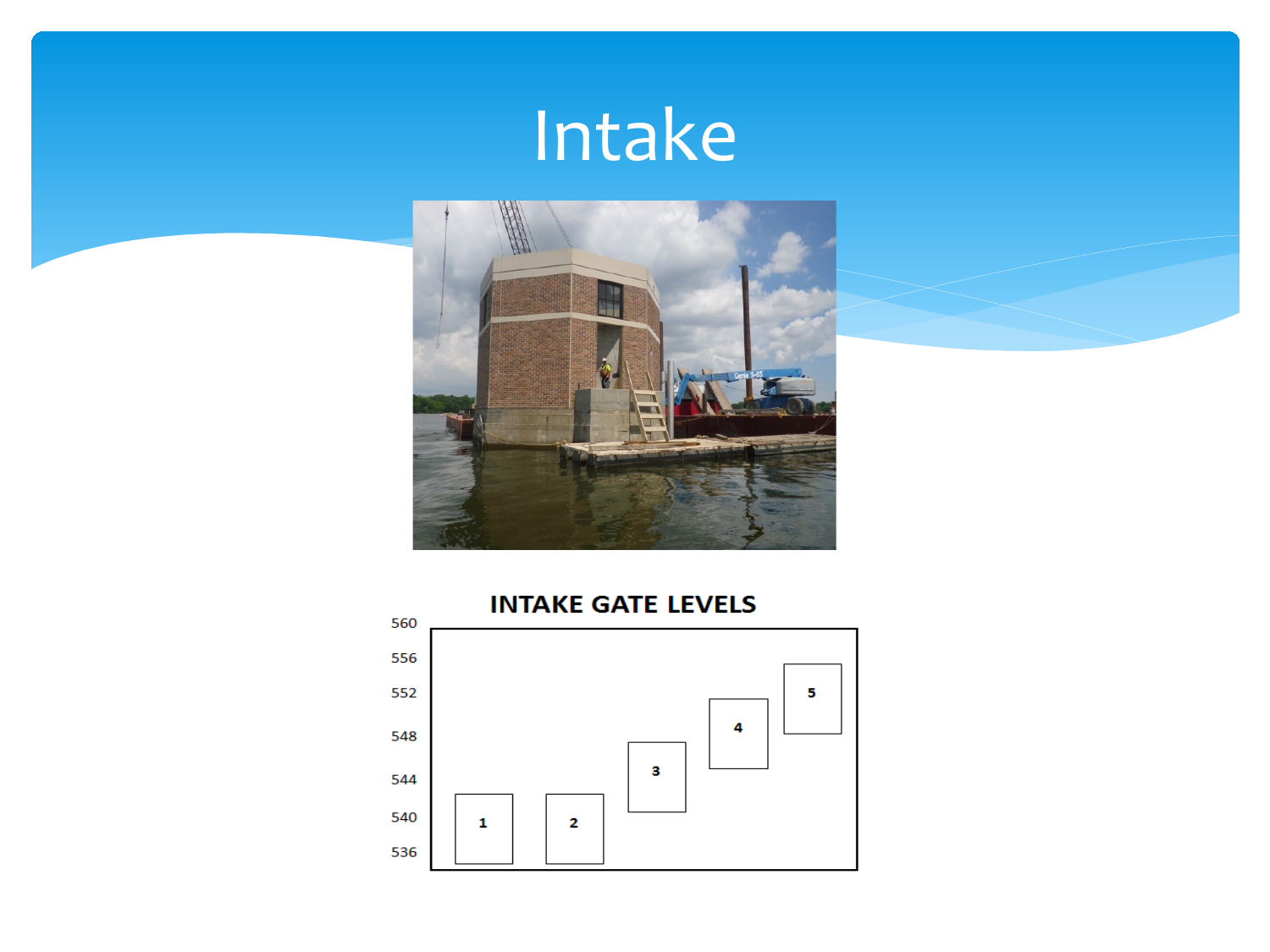## Powdered Activated Carbon

- ∗ Macroporosity
- ∗ Microporosity

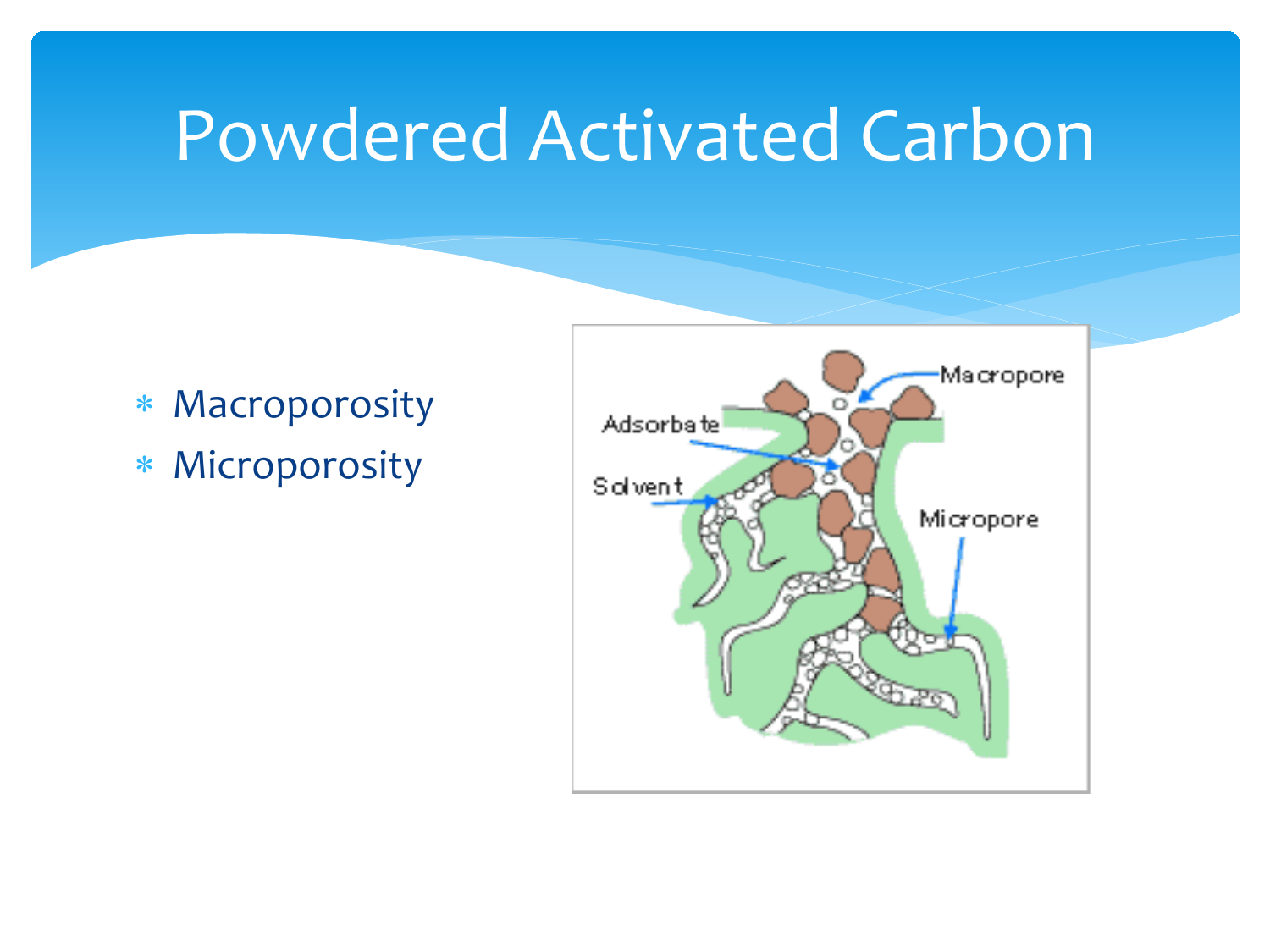## Plant Washouts and Distribution System Flushing

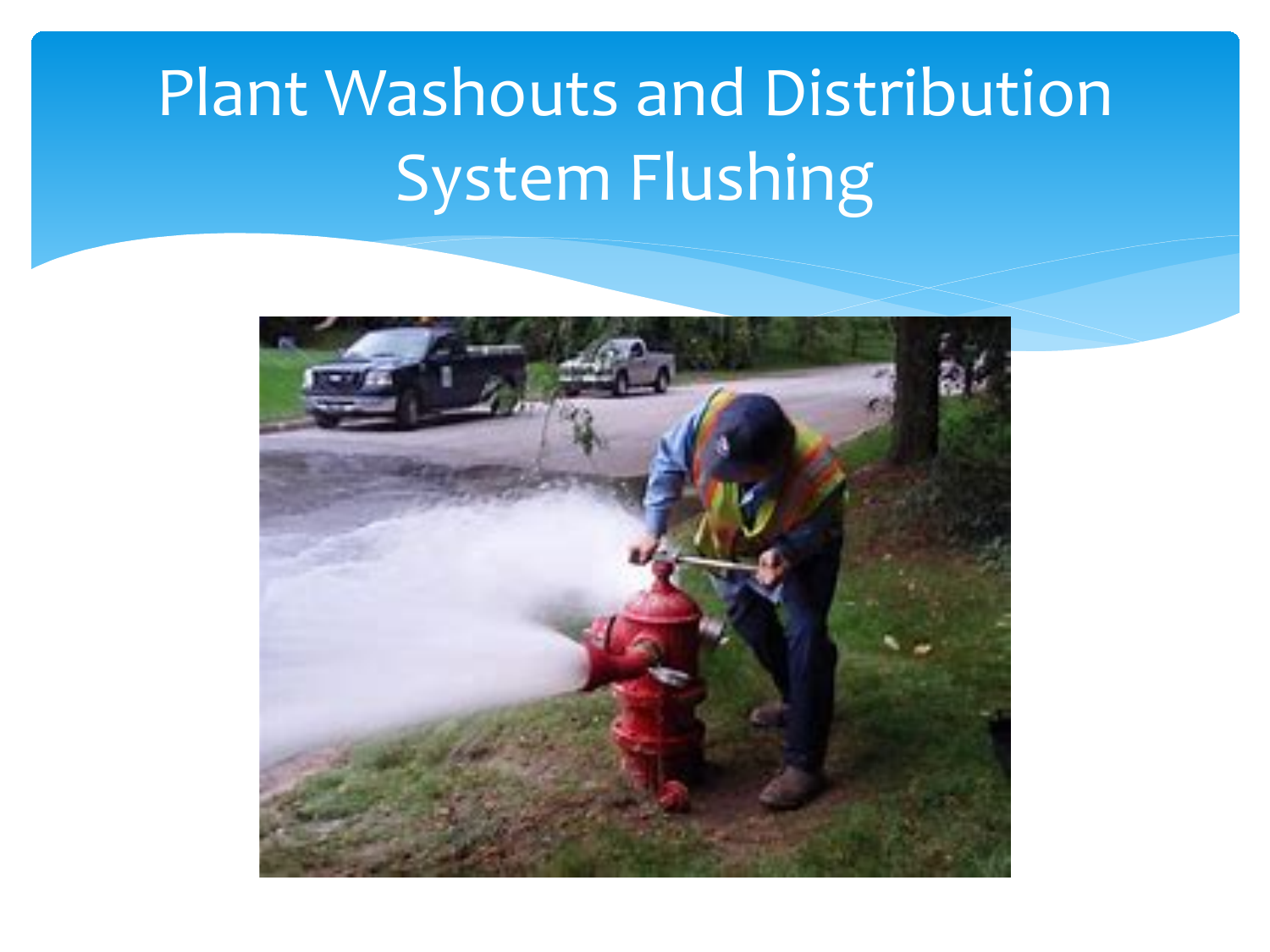#### **Lake Springfield BMPs**

Lake Springfield Watershed-based Management Plan-2017







LAKE SPRINGFIELD SHORELINE STABILIZATION USING ROCK RIP RAP



FILTER STRIP IN LAKE SPRINGFIELD WATERSHED

**GRASSED WATERWAY IN LAKE SPRINGFIELD WATERSHED**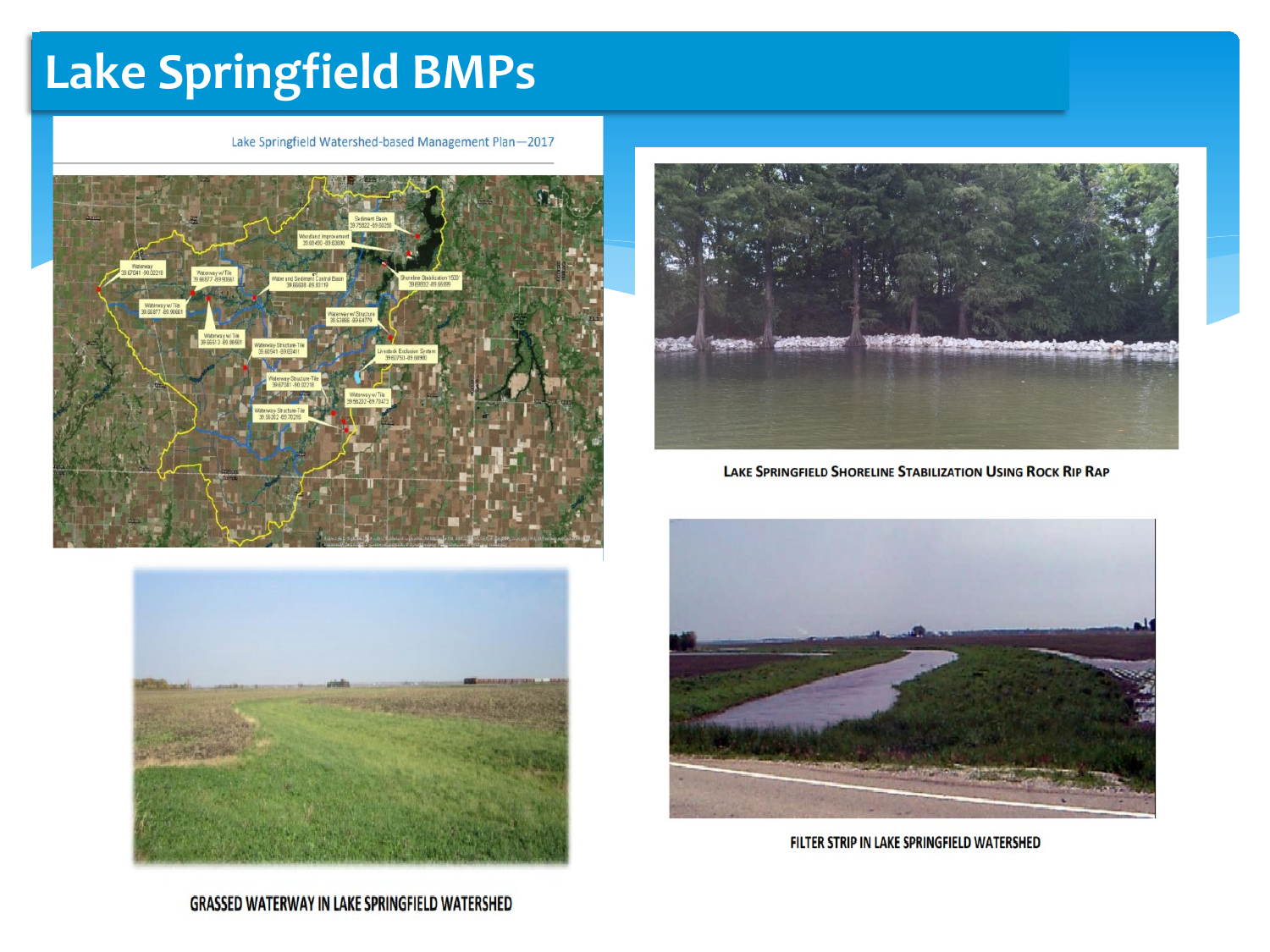## Lake Aeration and Mixing